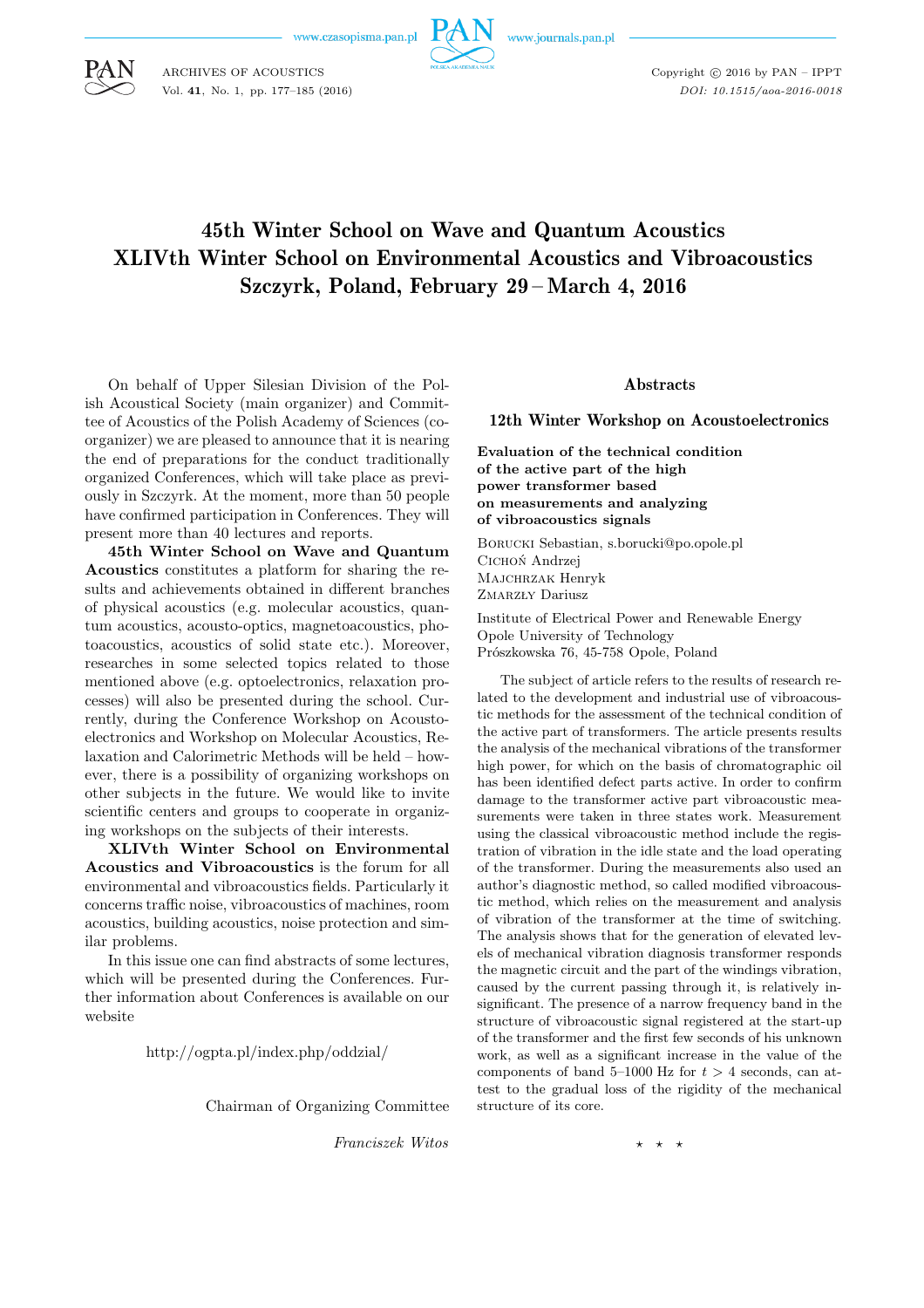## **Research and modeling of mechanical crosstalk in linear arrays of ultrasonic transducers**

Celmer Mateusz, mateusz.celmer@pwr.wroc.pl Opieliński Krzysztof J.

Faculty of Electronics Wrocław University of Technology Wybrzeże Wyspiańskiego 27, 50-370 Wrocław, Poland

Linear arrays of ultrasonic transducers are commonly used as ultrasonic heads in medical diagnostics ultrasonography for imaging the interior of a human body in vivo. The crosstalk phenomenon occurs during the operation of transducers in which electrical voltages and mechanical vibrations are transmitted to adjacent components. As a result of such additional excitation of the transducers in the array, the directivity characteristics of the aperture used changes, and consequently there is interference with proper operation of a given array and the emergence of distortions in the reconstructed ultrasound image that reduce its quality. This paper studies the manner of propagation of mechanical crosstalk in a linear array of ultrasonic transducers on the basis of the recorded mechanical crosstalk, which appeared on elementary piezoelectric transducers when power is supplied to the selected transducer in the array. The paper includes a proposition of the model of a linear array of ultrasonic transducers and a simulation using finite element method (FEM) in order to confirm the results of the research.

 $\star$   $\star$ 

## **Application of the Acoustic Emission Method in On-Load Tap Changer Diagnosis**

Cichoń Andrzej, a.cichon@po.opole.pl Borucki Sebastian Majchrzak Henryk

Faculty of Electrical Engineering, Automatic Control and Computer Science Opole University of Technology Prószkowska 76, 45-758 Opole, Poland

This paper provides example of application of the acoustic emission (AE) method for diagnosis of technical condition of three-phase on-load tap-changer (OLTC) of GIII type. Measurements were performed for a population of 10 items of OLTCs, installed in power transformers with a capacity of 250 MVA. The study was conducted in two OLTC operating conditions: during the tapping process under load and free running conditions. The analysis of measurement results is presented in time domain and time – frequency. Description of AE signals generated by the OLTC in the time domain was performed using analysis of waveforms and determined characteristic times. Within time-frequency domain, measured signals were described by spectrograms for power density spectra by use of shorttime Fourier transform.

**Deposition of polymer sensor films on SAW surface by electrospraying technology**

GRABKA Michał<sup>1</sup>, NEFFE Sławomir<sup>1</sup>, JASEK Krzysztof<sup>1</sup> PASTERNAK Mateusz<sup>2</sup>, mateusz.pasternak@wat.edu.pl

<sup>1</sup> Institute of Chemistry Military University of Technology S. Kalisliego 2, 00-908 Warszawa, Poland 2 Institute of Radioelectronics Military University of Technology S. Kalisliego 2, 00-908 Warszawa, Poland

One of the most important problem in the surface acoustic wave (SAW) sensors technology is deposition of chemosensitive films having appropriate sorptive properties and morphology characterised by homogeneity, adhesion and durability high enough.

Very promising method of film deposition in this case seems to be electrospraying technology. It allows to obtain the chemosensitive layers of almost any chemicals and its mixtures in a controllable way. The control of the process parameters gives a possibility to deposit the specific films having properties unattainable by other methods.

In the paper the results of experiments with electrospraying in order to obtain of nafion film with platinum catalyst is described. In their framework the influence of the process parameters on film morphology and sensitivity have been studied.

 $\star$ 

**The assessment of parameters of the selected ultrasonic medical devices and their conformity with the standards of the International Electrotechnical Commission (IEC)**

Gudra Tadeusz, Tadeusz.Gudra@pwr.edu.pl Rosiak Agata

Faculty of Electronics, Wrocław University of Technology Wybrzeże Wyspiańskiego 27, 50-370 Wrocław, Poland

The paper presents the problem of compliance with international standards for ultrasonic medical diagnostic and therapeutic devices. The assessment of compliance of parameters of such devices has been carried out in relation to three standards: IEC 61157, IEC 61161, and IEC 61391. In particular, technical data contained in the documentation of four ultrasound devices used in medical diagnostics and five devices used in ultrasound therapy were analyzed. Data from the technical sheets of devices have been compared with the requirements of these standards, pointing out the lack of some important data in the cards of individual devices. It is especially disturbing that the manufacturers do not provide a lot of important data on the equipment used in ultrasound therapy and even the lack of specific technical sheets, which in practice makes it impossible to refer to the applicable IEC standards. The lack of a lot of information may result in exceeding the safe limit of ultrasound intensity that can cause damage to certain tissues in the body of a patient.

⋆ ⋆ ⋆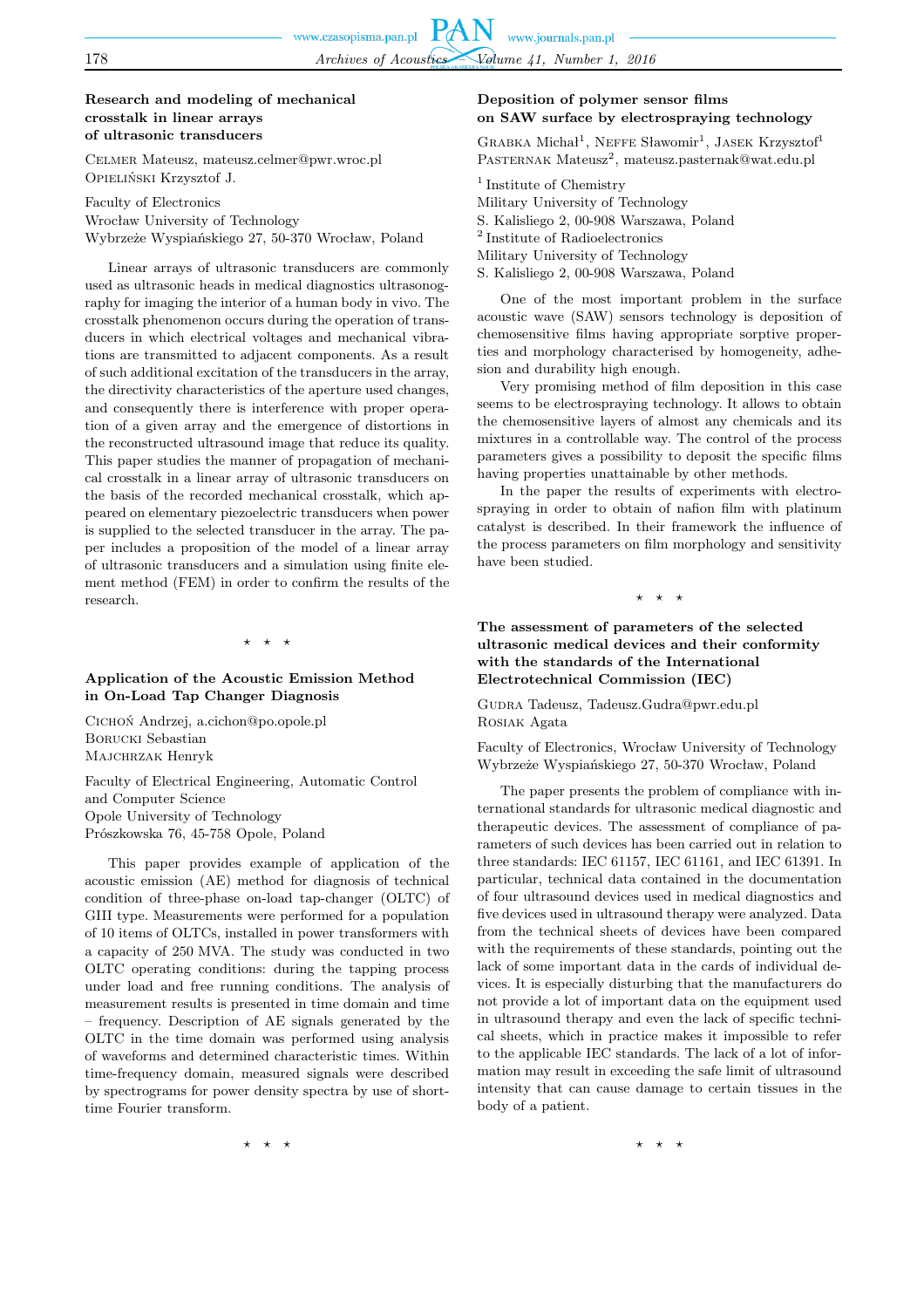## **Numerical analysis of non-steady stage in recovery step of the response of SAW to toxic gas**

HEJCZYK Tomasz<sup>1</sup>, thejczyk@ente.com.pl WSZOŁEK Bartłomiej<sup>1</sup>, JAKUBIK Wiesław<sup>2</sup>

 $1$  ENTE Sp z o.o. Gaudiego 7, 44-100 Gliwice, Poland <sup>2</sup> Institute of Physics SUT Konarskiego 22B, 44-100 Gliwice, Poland

The paper presents the results of numerical analyses of the SAW gas sensor in the steady and non-steady state. The effect of SAW velocity changes vs. the surface electrical conductivity of the sensing layer is predicted. The conductivity of the porous sensing layer above the piezoelectric waveguide depends on the profile of the diffused gas molecule concentration inside the layer. Knudsen's model of gas diffusion was used.

Numerical results for the gas CH4 for layers: WO3, TiO2, NiO, SnO2 in the steady state and CH4 in the non-steady state in recovery step in the WO3 sensing layer have been shown. The main aim of the investigations was to study thin film interaction with target gases in the SAW sensor configuration based on simple reactiondiffusion equation.

The results of numerical analyzes allow to select the sensor design conditions, including the morphology of the sensor layer, its thickness, operating temperature and layer type. The numerical results basing on the code written in Python, are described and analyzed. The theoretical results were verified and confirmed experimentally.

 $\star$   $\star$ 

## **Analytical model of the acoustically loaded sandwich transducer**

Kogut Paweł, Milewski Andrzej Kardyś Witold, Kluk Piotr

Tele and Radio Research Institute Ratuszowa 11, 03-450, Warszawa, Poland

Ultrasonic transducers used in a high power applications such as ultrasonic welding or cleaning systems are mostly constructed as a piezoelectric stack systems known as sandwich transducers. Explicit formulation of the sandwich transducer parameters is well known and documented but only in reference to unloaded conditions and in parallel resonance working regime only. To overcome those difficulties many authors have been using lumped models such as Mason model or T-network model of the acoustic transmission lines as well as the finite element modeling. This approach takes time and obviously is less transparent than explicit formulation of the basic transducer parameters. This article provide an extent to the existing explicit formulations of the sandwich transducer parameters such as resonant frequencies, electromechanical coupling factor, mechanical amplitude gain factor and power gain factor. Authors derived explicit relations for those parameters taking into consideration acoustic loading conditions and both series and parallel resonant frequencies working regime. Designated formulas can be use to optimize transducer geometry dimensions such as piezoceramic stack length and position in order to maximize the transducer acoustic power capabilities under certain acoustic loading medium. Obtained results have shown that acoustic loading and resonant frequency working regime have strong influence on the transducer parameters.

 $\star$   $\star$ 

## **Study on descriptors of acoustic emission signals generated by partial discharges under laboratory conditions and in on-site electrical power transformer**

KUNICKI Michał, CICHOŃ Andrzej, a.cichon@po.opole.pl Borucki Sebastian

Faculty of Electrical Engineering, Automatic Control and Computer Science, Opole University of Technology Prószkowska 76, 45-758 Opole, Poland

An acoustic emission method (AE) is widespread and often applied for partial discharge (PD) diagnostics, mainly due to its ease of application as well as noninvasiveness and relatively high sensitivity. This paper presents comparative analysis of AE signals measurement results archived under laboratory conditions as well as on-site actual AE signals generated by inside PDs in electrical power transformer during its normal service.

Three different PD model sources are applied for laboratory research: point to point, multipoint to plate and surface type. A typical measuring set up commonly used for on-site transformer PD diagnostics is provided for the laboratory tasks: piezoelectric joint transducer, preamplifier, amplifier and measuring PC interface. During the onsite research there are three measuring tracks applied simultaneously. Time domain, time-frequency domain and statistical tools are used for registered AE signals analysis. A number of descriptors are proposed as a result of the analysis.

In the paper, attempt of AE signals descriptors, archived under laboratory condition application possibilities for on-site PD diagnostics of power transformers during normal service is made.

 $\star$ 

## **Comparison of low frequency signals emitted by wind turbines of two different generator types**

Malec Tomasz, Boczar Tomasz, t.boczar@po.opole.pl Wotzka Daria, Frącz Paweł

Institute of Electric Power and Renewable Technologies Opole University of Technology Prószkowska 76, 45-758 Opole, Poland

Paper present results of comparative analysis of infrasound noise generated by wind turbines of two types: asynchronous type REPOWER MM92 with power equal to 2 MW and synchronous type Vensys 62 with power equal to 1.2 MW. Frequency spectra of sound pressure levels generated during operation by both turbines for exemplary chosen wind speed values are depicted. Within the shown spectra the resonant frequencies have been indicated, for which sound pressure variations over time are shown. Based on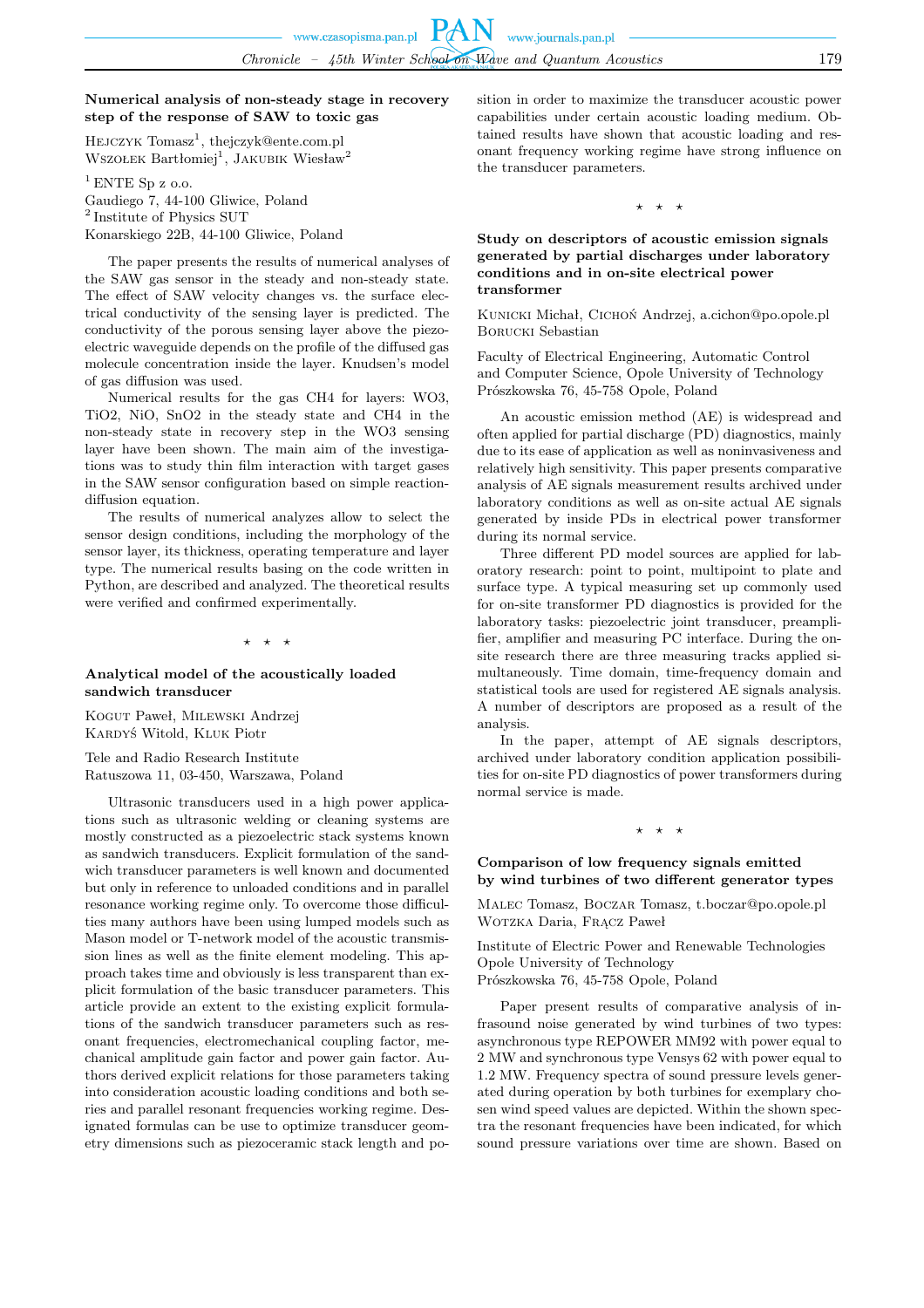the achieved frequency spectra it was stated that in general the asynchronous type turbine produces lower pressure levels, which are less stable over time, and indicates higher pressure values around the resonant frequencies as compared to the synchronous type turbine. Also it was stated that the asynchronous type turbine is more influenced by the wind conditions and generates higher pressure values by higher wind speeds then the synchronous type turbine.

#### ⋆ ⋆ ⋆

## **Acoustic Emission as nondestructive testing method**

Olszewska Aneta, aneta.olszewska@polsl.pl Witos Franciszek, franciszek.witos@polsl.pl

Department of Optoelectronics Faculty of Electrical Engineering Silesian University of Technology Krzywoustego 2, 44-100 Gliwice, Poland

Non-destructive testing is a group of testing methods that provide information about the properties of the object under test without causing damage. Common NDT methods include ultrasonic, magnetic-particle, radiographic or eddy-current testing give information only about local properties of the tested object. The method of acoustic emission testing (AT) due to its specificity stands out among the other NDT methods. AT method treats inspected object in a global manner. This technique is used to examination of structures, material study and control over manufacturing processes.

In this paper an overview of the application of AT method within petrochemical industry (pressure vessels, oil and gas pipelines, tanks), power distribution systems (i.e. transformers), railway transport and concrete constructions is presented. One of the most common application of AT method is metal pressure vessels inspection. The technique is valuable for detection of defects and damage during active load of tested object such as growth of cracks and other discontinuities in the structure of the material, local plastic deformation, material degradation due to corrosion causing local weakening of the structure of the material. Research methodology (equipment, arrangement of sensors, load curve, location of AE sources, classification of activity of AE sources) on the example of pressure vessels testing according standard PN-EN 14584:2013-07 is presented.

#### $\rightarrow$

## **Electromagnetic Interference shielding vs surface modifications – the review**

Szafrański Mateusz, mateusz.szafranski@wat.edu.pl Kawalec Adam, adam.kawalec@wat.edu.pl Dukata Andrzej, andrzej.dukata@wat.edu.pl Okoń-Fąfara Marta, marta.okon@wat.edu.pl

Institute of Radioelectronics Military University of Technology Sylwestra Kaliskiego 2, 00-908 Warszawa, Poland

Even before Maxwell's equations were formed, humanity was exposed to numerous electromagnetic fields.

However it was not until 20th century when manmade electromagnetic fields became more and more abundant. Many systems and platforms are sources of unintentional EM fields, which are potentially harmful to other electronic hardware. On top of that, at some point, these emissions may reach power levels that pose serious threat even to human health.

This issue required a new branch of electromagnetic devices to be designed to protect against adverse emissions. Nowadays this branch bears the name of EMI shielding (Electromagnetic Interference – EMI). It covers every possible aspect of modifying original materials in order to increase their shielding effectiveness against electromagnetic fields. Furthermore it applies to gaskets, physical layers, that cover desired circuits and even special paints that absorb EM energy.

This paper presents the review of theoretical and practical works describing EMI shielding among various frequency bands. Special attention has been paid to the methods regarding surface modifications.

⋆ ⋆ ⋆

**The computer measuring system for registration of acoustic emission signals and location of acoustic emission sources within oil power transformers**

Szerszeń Grzegorz, szerszen g@yahoo.com Witos Franciszek, franciszek.witos@polsl.pl Opilski Zbigniew, zbigniew.opilski@polsl.pl SETKIEWICZ Maciej, maciej.setkiewicz@polsl.pl

Department of Optoelectronics Faculty of Electrical Engineering Silesian University of Technology Krzywoustego 2, 44-100 Gliwice, Poland

The computer measuring system, designed, built and called by Authors as 8AE-PD, dedicated for location and description of partial discharges within power oil transformers investigated by means of acoustic emission method is presented. Within the work detailed issues concerning the construction and operation of preamplifiers, instrumentation amplifiers, measurement card, magnetic holders of sensors, power supply and control system are described. The system is equipped with eight measurement channels and ensures provides monitoring of signals, data recording in the real time within the band of 20–1000 kHz in laboratory and real conditions and as well the basic and advanced analysis of recorded data.

The measuring system has been calibrated and tested in laboratory conditions which were carried out with the use of modeled partial discharges sources. Obtained results confirm the high sensitivity of 8EA-PD measurement system and its usefulness in the study of partial discharges within oil power transformers.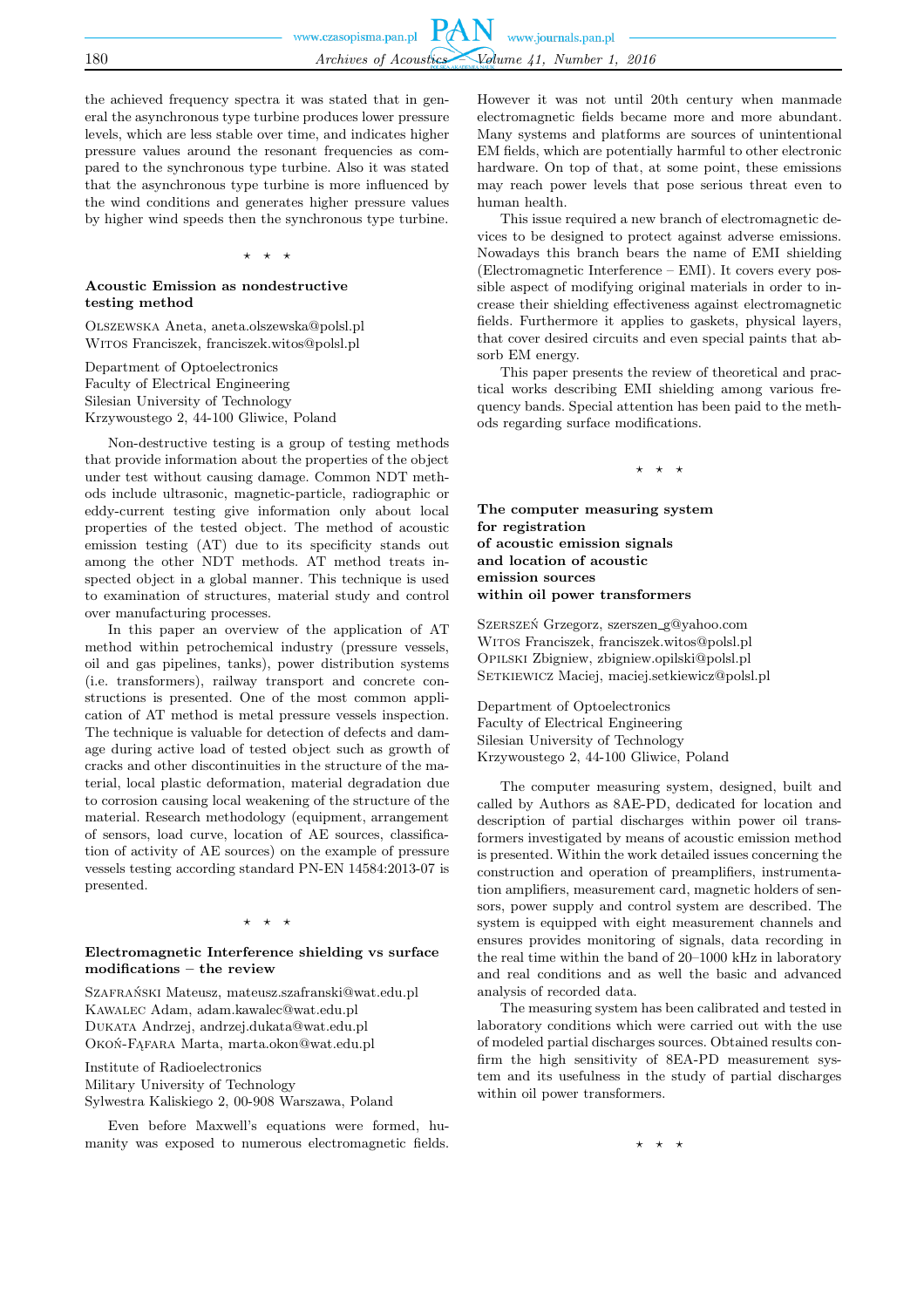## **Analysis of the properties of acoustic emission signals generated in the pressure vessel during the hydraulic test**

Witos Franciszek, franciszek.witos@polsl.pl Opilski Zbigniew, zbigniew.opilski@polsl.pl Olszewska Aneta, aneta.olszewska@polsl.pl SETKIEWICZ Maciej, maciej.setkiewicz@polsl.pl

Department of Optoelectronics Faculty of Electrical Engineering Silesian University of Technology Krzywoustego 2, 44-100 Gliwice, Poland

The results of analysis of the properties of acoustic emission signals recorded in the pressure vessel during a modified hydraulic test are shown. On the tested object, signals were recorded in two stages: preliminary and main. Within preliminary study, the set of curve attenuation and wave velocity of acoustic emission were carried out. From this, the EA sensor arrangement during the main research was determined. The main research has been carried out as part of the hydraulic test on the examined object. Course of hydraulic test has been modified by determining the course in two cycles in line with the requirements of the standard PN-EN 14584:2013-07. During main research, acoustic emission signals were recorded using the AMSY 6 Vallen system equipped with 30 tracks of measuring AE sensors arranged in the planned measuring points on the test object.

Properties of registered acoustic emission signals have been analyzed in terms of checking of Kaiser effect, the effect of felicity and integrity of the structure of the object. Location of acoustic emission sources active during the study and classification of these sources were carried out.

⋆ ⋆ ⋆

# 12th Winter Workshop on Molecular Acoustics, Relaxation and Calorimetric Methods

**Conductometric measurements and their significance in the physicochemical studies of electrolyte solutions**

Boruń Agnieszka, chmielewska.a@gmail.com B<sub>ALD</sub> Adam

Department of Physical Chemistry University of Łódź Pomorska 163, 90-236 Łódź, Poland

Conductometry is an electroanalytical method involving the measurement of electrolytic conductivity used both in research laboratories as well as in industry. It is one of the simplest, convenient, affordable and most accurate techniques for the investigation and analysis of substances and one of the most appropriate methods for studying of the nature of ion-ion, ion-solvent and solvent-solvent interactions existing in the electrolyte solutions.

It can also be used to determine the many physical quantities such as degree of dissociation, dissociation constants and solubility products. The data allow the calculation of thermodynamic functions of association, standard enthalpy of electrolyte solution, constants of complex formation, emf, free enthalpy of transfer, transfer numbers or the determination of the critical micellization concentration.

Evaluating the conductivity within the framework of present electrolyte theories requires high accuracy in measurements. In order to obtain the sufficiently accurate conductance data, which could be used in various conductance equations, it is necessary to have an equipment which allows reasonably accurate measurement at different temperatures.

The aim of this lecture is to discuss the theoretical and practical aspects of conductivity, the factors that influence the reliability of the measurement, and the techniques, as well as some applications of conductometry.

## $\star$   $\star$   $\star$

#### **Hydration of urea and its derivatives**

Burakowski Andrzej, Andrzej.burakowski@gmail.com Gliński Jacek

Faculty of Chemistry, University of Wrocław

F. Joliot-Curie 14, 50-383 Wrocław, Poland

A series of dilute aqueous solutions of urea and its selected derivatives (1,3-dimethylurea, 1,1,3,3-tetramethylurea, 1,3-dimethylimidazolidin-2-one, and 1,3-dimethyltetrahydropyrimidin-2(1H)-one) was investigated by sound speed and density measurements.

The hydration numbers were determined using the compressibility data using Pasynski equation.

Molar volumes determined from density data of solutions were shown to reflect the hydration phenomena, too. Using this quantity, the contribution of carbonyl group,  $\geq C = 0$ , to the total observed hydration number was determined.

#### $\star$

#### **Halogen bonding in solution**

Chęcińska-Majak Dorota, dorotamajak@poczta.onet.pl Bald Adam

Department of Physical Chemistry, University of Lodz Pomorska 163, 90-236 Łódź, Poland

Halogen bonding (XB) is very commonly occurring force of long-range. It is a type of intermolecular noncovalent attractive interaction between a covalently bonded halogen atom and a negative site on an atom or group of atoms. Halogen bonding plays an important role in various scientific fields such as chemistry, biology, medicine or pharmacology. As the hydrogen bonding (HB) interaction is targeted with similar energy. Instead of a hydrogen atom, a halogen atom is collective to bond donor and acceptor. A characteristic property of this bonding is the directionality. The Y-X $\cdots$  B bond angle in most cases close to 180°.

Many organic solvents are halogenated and a large number of reactions accur in halogenated solvents. Consequently halogen bonding should be expected in that cases. Up till now, studies of the halogen bonding in liquids were limited to theoretical and spectroscopic methods, and calorimetry.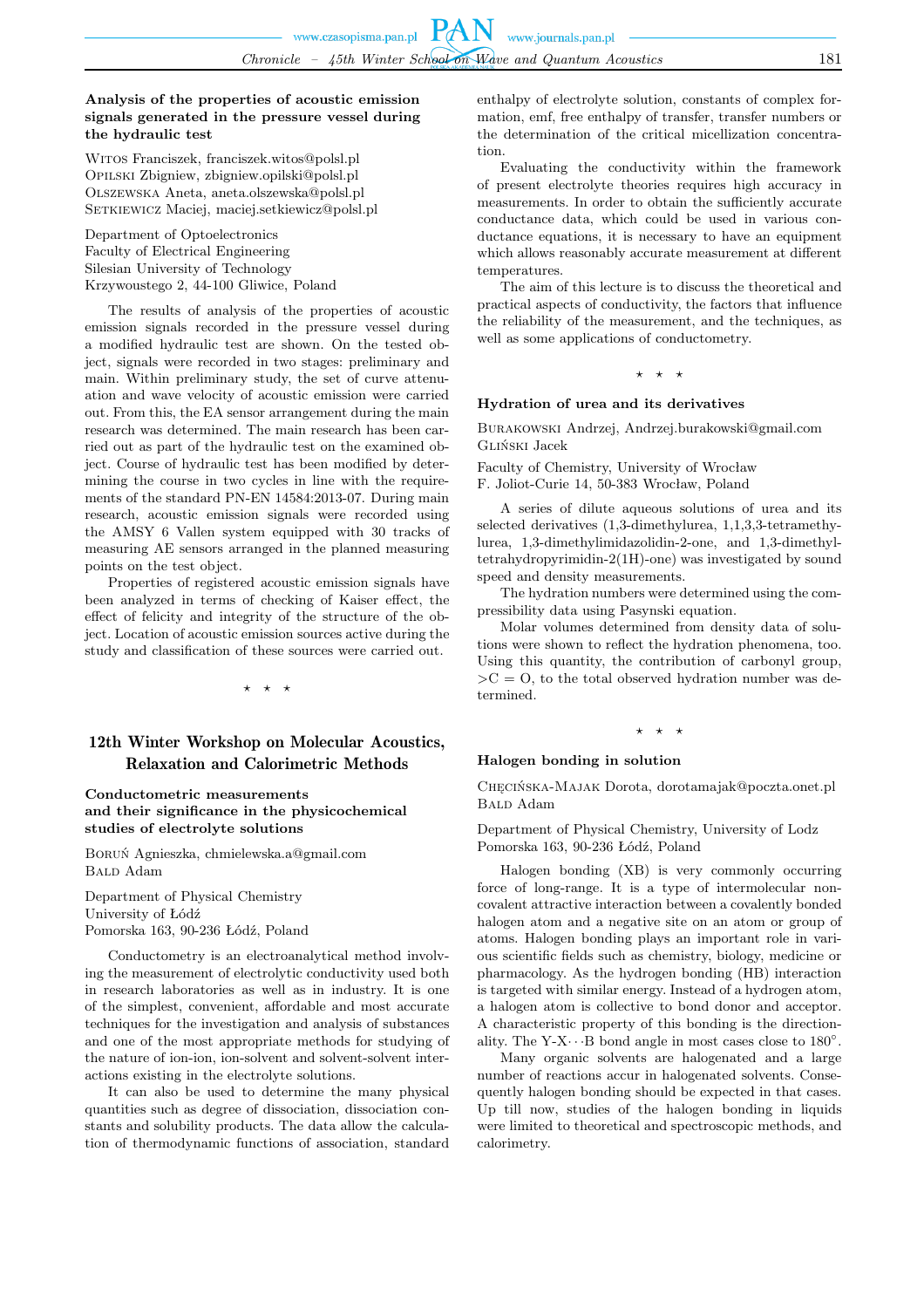This lecture presents the study of tetrachloromethane  $(CCl<sub>4</sub>)$  with diethylamine (DEA) mixtures. Densities  $(\rho)$ and refractive index  $(n)$  were measured as a function of mole fraction at 298.15 K. The results were analyzed mainly in terms of the formation of intermolecular complexes by directional halogen bonds.

 $\star$   $\star$ 

## **Surface Properties of Chosen Task Specific Ionic Liquids – Measurements and Prediction**

Geppert-Rybczyńska Monika, monika.geppert-rybczynska@us.edu.pl

University of Silesia, Institute of Chemistry Szkolna 9, 40-006 Katowice, Poland

The surface tension,  $\sigma$  of chosen sets of Ionic Liquids (ILs) based on imidazolium ring containing natural and/or pharmaceutical, or food compounds will be presented. The relation between surface tension and ILs structure will be discussed including influence of the length of alkyl side chain in cation in homologues series. A parachor concept, which assumes additivity in relation to constitution of ions, will be applied for  $\sigma$  prediction. Additionally, the temperature dependence of surface tension for ILs will be analyzed and surface entropy will be calculated. All results will be discussed on the basis of comparison of correspondent quantities with those for the most popular ILs from among 1-alkyl-3-methylimidazolium tetrafluoroborates [CnC1im][BF4], bis(trifluoromethylsulfonyl)imides [CnC1im][NTf2] and hexafluorophosphates [CnC1im][PF6] homologues series.

⋆ ⋆ ⋆

**High pressure acoustic and thermodynamic properties of 2-methylfuran and 2,5-dimethylfuran – second generation biofuels**

Jężak Sylwia Dzipa Marzena Zorębski Michał

Institute of Chemistry University of Silesia Szkolna 9, 40-006 Katowice, Poland

The two compounds of the furan family such as 2 methylfuran (MF) and 2,5-dimethylfuran (DMF) are studied. These furan heterocycles can be obtained from cellulosic biomass and are indicated as a potential bioethanol or petroleum-based fuels substitute. The speeds of sound in MF and DMF were measured at temperatures from 293 K to 318 K and pressures from 0.1 MPa to 101 MPa. The densities were measured for MF and DMF under atmospheric pressure in the temperature range from 273 K to 333 K and 273 K to 363 K, respectively. The isobaric heat capacities were measured at atmospheric pressure and the temperature range from 293 K to 323 K. The densities, isobaric heat capacities, isentropic compressibilities, isothermal compressibilities, and isobaric thermal expansions for temperatures from 293.15 K to 318.15 K and for pressures up to 100 MPa were calculated using acoustic method. Differences between densities and isentropic compressibilities of MF and DMF can be compensated by changes of temperature and/or pressure.

⋆ ⋆ ⋆

## **Ultrasonic studies of emulsion stability in the presence of magnetic nanoparticles**

Józefczak Arkadiusz, aras@amu.edu.pl Rozynek Zbigniew

Institute of Acoustics, Faculty of Physics Adam Mickiewicz University Umultowska 85, 61-614 Poznań, Poland

Superparamagnetic iron oxide nanoparticles (SPION) as well as composite materials based on them have unique features and many applications. An interesting application of these nanoparticles is to stabilize an emulsion. Solid magnetic nanoparticles are adsorbed strongly at the oilwater interface and are able to stabilize emulsions of oil and water. In this work emulsions stabilized by magnetite nanoparticles were obtained using high-energy ultrasound waves and a cavitation mechanism and, next, their stability in time was tested by means of acoustic waves with a low energy, without affecting the structure. An acoustic study showed high stability in time of magnetic emulsions stabilized by magnetite particles. The study also showed a strong influence of an external magnetic field, which can lead to changes of the emulsion properties. It is possible to control Pickering emulsion stability with the help of an external stimulus – a magnetic field.

⋆ ⋆ ⋆

## **Application of the magnetic nanoparticles to enhance the effectiveness of the ultrasonic hyperthermia**

KACZMAREK Katarzyna<sup>1</sup> Józ $EFCZAK$  Arkadiusz<sup>1</sup>, aras@amu.edu.pl HORNOWSKI Tomasz<sup>1</sup>, KUBOVČÍKOVÁ M.<sup>2</sup>

<sup>1</sup> Institute of Acoustics, Faculty of Physics Adam Mickiewicz University Umultowska 85, 61-614 Poznań, Poland 2 Institute of Experimental Physics Slovak Academy of Sciences Watsonova 47, 040 01 Košice, Slovakia

Ultrasonic hyperthermia is the method of cancer treatment in which tumors are exposed to elevated, cytotoxic temperature  $(41-45^{\circ}C)$  by means of ultrasound (US). In conventional ultrasonic hyperthermia the ultrasoundinduced heating in the tumor is achieved by the absorption of wave energy. However, to obtain appropriate temperature in reasonable time, the high US intensities, which can result in negative impact on healthy tissue, are required. The US effectiveness for medical purposes can be significantly improved by using the so-called sonosensitizers that can enhance the thermal effect of US on tissue by increasing US absorption. One possible candidate for such sonosensitiser are magnetic nanoparticles with mean sizes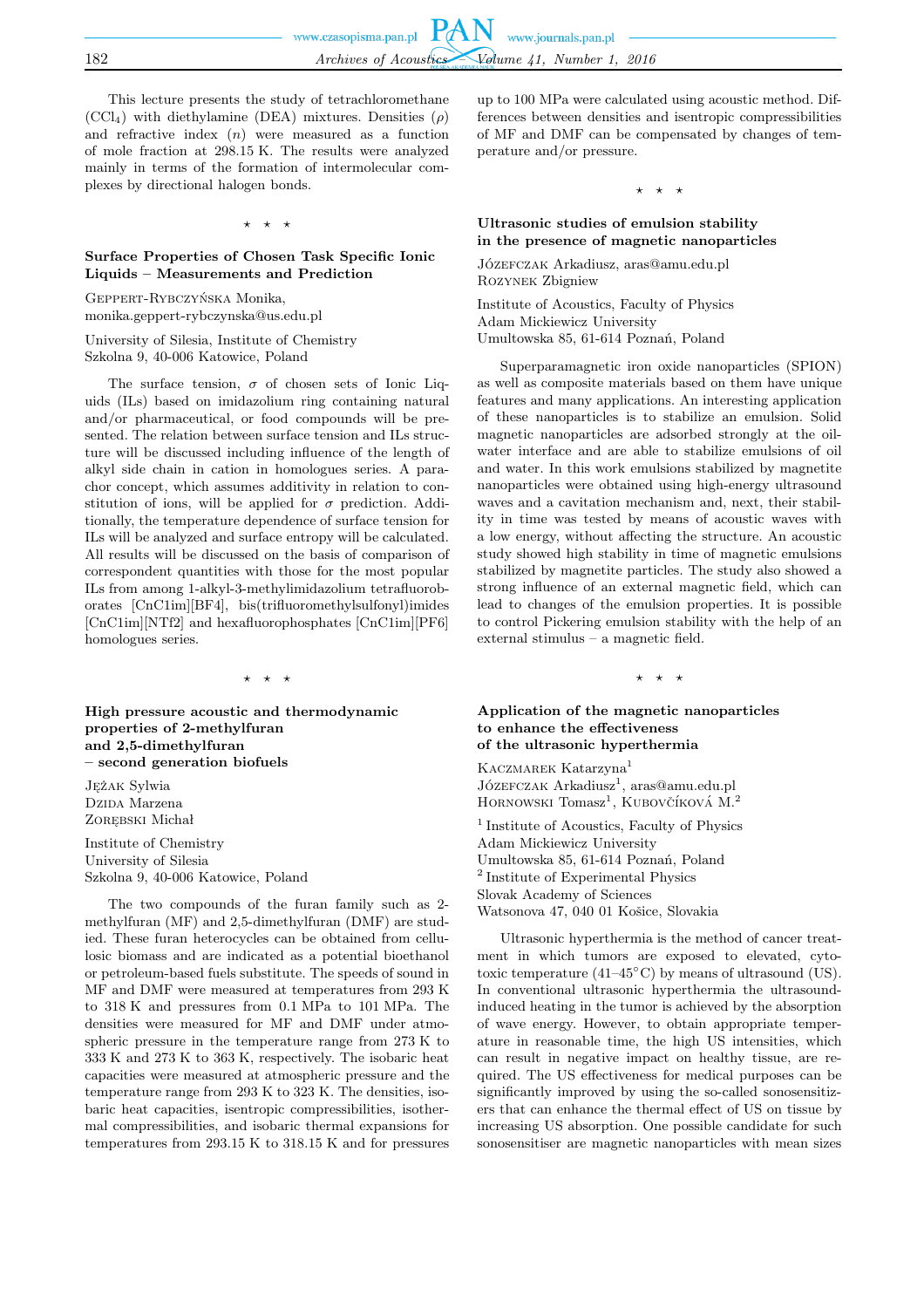of 10–300 nm that can be efficiently heated due to additional attenuation and scattering of US.

 $\star$   $\star$ 

#### **Magnetically anisotropic composite systems**

Kopcansky Peter, kopcan@saske.sk TOMASOVICOVA Natalia, GDOVINOVA Veronika Timko Milan

Institute of Experimental Physics Slovak Academy of Sciences Watsonova 47, 040 01 Košice, Slovakia

This presentation deals with special class of magnetically anisotropic systems, i.e. composite systems consist of liquid crystals and magnetic nanoparticles, i.e. so-called ferronematics. These materials were introduced by Brochard de Gennes in 1970 to increase magnetic response of liquid crystals to external magnetic fields. Main aim is to prepare liquid crystalline sensors of magnetic field, i.e. magnetovision camera.

This contribution will present basic theory with description of these materials as well as many experimental data regarding structural changes so called Fredericksz transitions, response of these system to low magnetic field, nematic isotropic transition in presence of magnetic field as well as the idea how to prepare liquid ferromagnets. Nematic-isotropic phase transition of these systems in the presence of very small magnetic field opens the doors towards application possibilities such as low magnetic field sensors or basic logical elements for information storage technologies.

 $\star$   $\star$ 

## **Effect of temperature on acoustic and volumetric properties of aqueous mixtures of ionic liquids**

Musiał Małgorzata, gosiamusial19 91@interia.pl Geppert-Rybczyńska Monika, Zorębski Edward

University of Silesia, Institute of Chemistry Szkolna 9, 40-006 Katowice, Poland

Based on the literature speed of sound and density data, the excess speed of sound, excess molar volume and excess molar isentropic compressibility of binary systems containing ionic liquid and water were calculated. All binary systems are completely miscible with water at the analyzed temperatures (288.15 K, 298.15 K and 308.15 K). The binary systems with water were chosen because of their importance and possible application (e.g. as absorption refrigeration systems). Some patterns of behavior for speed of sound and calculated quantities with respect to temperature and cation/anion structure are found. For example, for binary systems of similar ILs with water an inversion of the speed of sound isotherms was found (near IL molar fraction 0.05). Another interesting feature of some systems is that speed of sound changes significantly with concentration only at lower IL molar fraction, but for higher IL molar fraction resembles speed of sound of pure ionic liquid.

⋆ ⋆ ⋆

## **Investigation of liquid crystals – biphenyl derivatives**

Ponikwicki Nikodem Linde Bogumił B.J., fizbl@ug.edu.pl

Institute of Experimental Physics University of Gdańsk Wita Stwosza 57, 80-309 Gdańsk, Poland

Liquid crystals selected for experiments were biphenyl derivatives: 4-alkyl-4'-cyanobiphenyls (nCB), which form a homologous series described by the formula  $C_nH_{2n+1}$ - $C_6H_4-C_6H_4$ - CN. They are built of two subunits (phenyl rings linked by a C-C bond) that can rotate about each other.

One of the phenyl rings in 4-alkyl-4'-cyanobiphenyl contains a cyano group  $(-CN)$  substituted in *p*-position. Other molecules of the series differ in the length of their alkyl chains substituted in p-position at the second phenyl ring.

The nCB series have typical liquid crystalline phase sequences depending on chain length: for  $n = 5, 6, 7$  crystalnematic-isotropic,  $n = 8, 9, 11$  crystal-smectic A-nematicisotropic,  $n = 10$ , 12 crystal-smectic A-isotropic.

There were observed monotropic transition into nematic phase for  $n = 3$  and 4, while cooling as well as photoacoustic spectra.

These molecules can adopt various conformations due to varying dihedral angle between the phenyl rings and different positions of the alkyl chain (all-trans, zig-zag conformation).

Experimental results reported in the literature are concerned with the measurements of the angle between phenyl rings, the effect of the alkyl chain length on the infrared spectrum, and the dipole moment of alkylcyanobiphenyls. The effect of different polar and nonpolar solvents on vibrational and electronic spectra was also investigated.

#### $\star$   $\star$

## **FT-EoS: data processing for determination of its parameters**

Postnikov Eugene B., postnicov@gmail.com NEDYALKOV Yuriy V.

Department of Theoretical Physics Kursk State University Radishcheva 33, 305000 Kursk, Russia

The Fluctuation Theory-based Tait-like Equation of State (FT-EoS) is recently proposed [Int. J. Thermophys. 35 (2014) 2115; Ind. Eng. Chem. Res. 54 (2015) 9645] as an effective isothermal equation of state, which does not require fitting experimental data for each isotherm in order to determine multiple sets of EoS's constants. Instead, on can utilize well-established correlations for the coexistence curve or operate with the fits of data obtained at the normal pressure.

We review available procedures, their numerical realizations and required data: samples of (i) the density and the isothermal compressibility at normal pressure; (ii) the speed of sound and the heat capacity ratio at normal pressure or along the coexistence curve, (iii) the normal boiling point temperature and an approximation of the saturated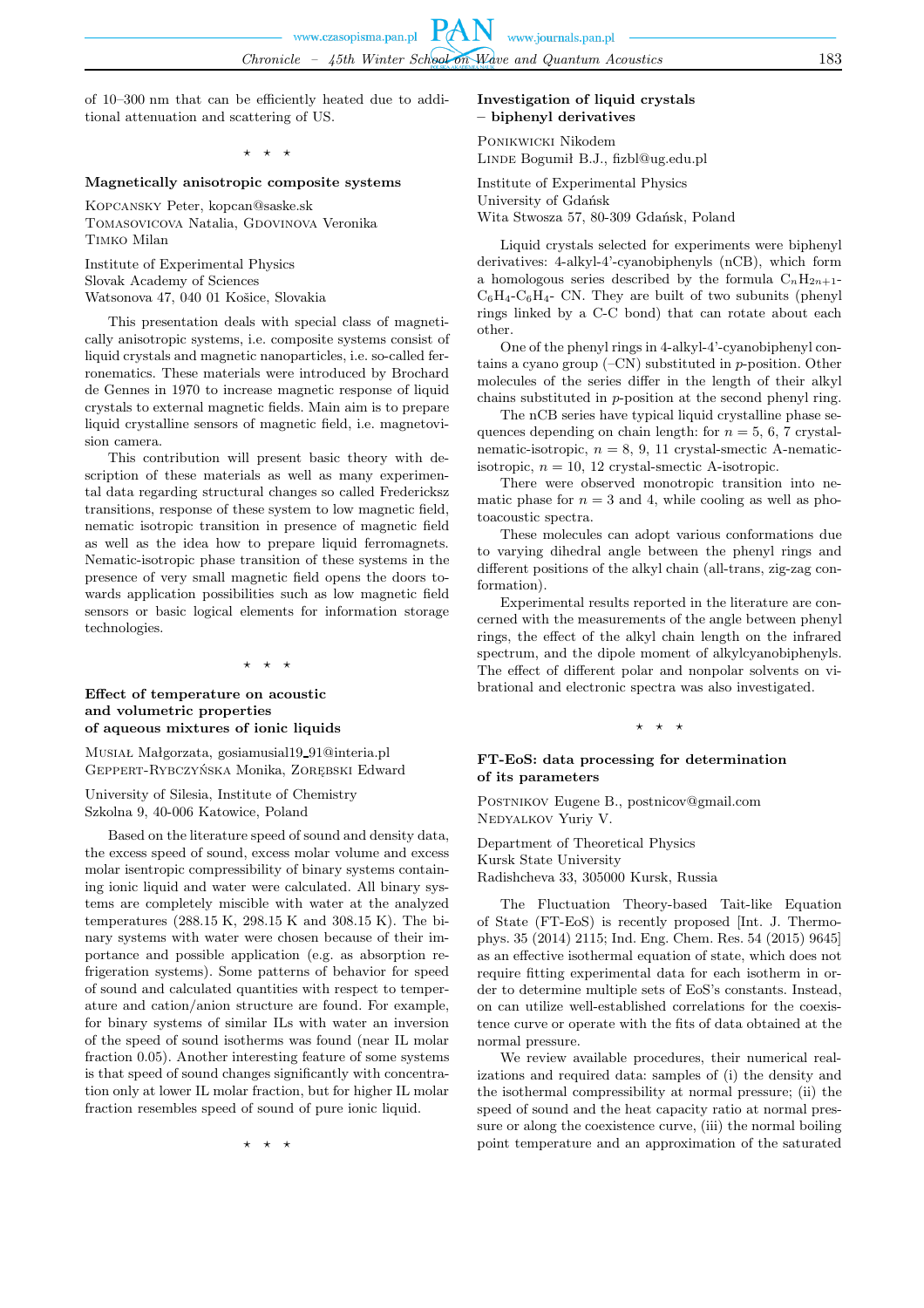density. They are illustrated by the examples of normal and halogenated alkanes, aromatic hydrocarbons for the pressure ranges up to hundreds MPa. The developed Excel's user build-in functions suitable for practical applications will be provided.

The work is supported by RFBR, project number 16- 08-01203.

⋆ ⋆ ⋆

## **Mechanical properties and instability of Pickering droplets probed by electric field induced stress and ultrasonic spectroscopy**

ROZYNEK Zbigniew<sup>1,2</sup>, zbigniew.rozynek@gmail.com MIKKELSEN Alexander<sup>2</sup>, DOMMERSNES Paul<sup>2</sup>  $J$ Ózefczak Arkadiusz<sup>1</sup>, FOSSUM Jon Otto<sup>2</sup>

<sup>1</sup> Institute of Acoustics, Faculty of Physics Adam Mickiewicz University Umultowska 85, 61-614 Poznań, Poland <sup>2</sup> Department of Physics, NTNU 7050 Trondheim, Norway

Recently, studies of particle laden droplets subjected to external electric fields has increased significantly with promising development in fields like electro-coalescence, destabilization of Pickering emulsions, or arrested coalescence. Here we study both the behavior of microparticle stabilized droplets in electric fields and formation of Pickering droplets via electro-coalescence. Colloidal capsules (composed of jammed microparticles) are made on a surface of oil droplets. The investigation concerns the viscoelastic deformation, shell unjamming, and solid-to-liquid transition of monolayered shell, and dynamics of shell formation. A new unreported method of fabricating Pickering shells is demonstrated. We wish to study the dynamics of formation of Pickering emulsion by indirect methods, e.g. ultrasonic spectroscopy, which may reveal the phase transition of the surface of a droplet (from liquid to solid like, when the droplet is fully covered by particles).

⋆ ⋆ ⋆

## **The effect of temperature on acoustic and volumetric properties of diluted solutions of water in ionic liquids**

SKOWRONEK  $\text{Justyna}^1$ , Dzida Marzena<sup>1</sup> ZORĘBSKI Edward<sup>1</sup>, GEPPERT-RYBCZYŃSKA Monika<sup>1</sup> JACQUEMIN Johan<sup>2</sup>, GOODRICH Peter<sup>2</sup>

1 Institute of Chemistry, University of Silesia Szkolna 9, 40-006 Katowice, Poland <sup>2</sup> The QUILL Research Centre School of Chemistry and Chemical Engineering Queen's University of Belfast Stranmillis Road, Belfast BT9 5AG, United Kingdom

Acoustic and volumetric properties of diluted solutions of water in 1-butyl-3-methylimidazolium bis[(trifluoromethyl)sulfonyl]imide,  $[C_4 \text{min}][NTf_2]$ , 1-butyl-1methylpyrrolidinium bis[(trifluoromethyl)sulfonyl]imide, [C4mpyr][NTf2], 1-propyl-3-methylimidazolium bis[(trifluoromethyl)sulfonyl]imide, [C3mim][NTf2] and 1-ethyl-3-methylimidazolium thiocyanate,  $[C_2 \text{min}][\text{SCN}]$  were investigated. The speeds of sound were measured within the temperatures from 293.15 to 318.15 K. The densities were measured in the temperature range from 293.15 to 328.15 K for  $\text{[C}_4 \text{min}\text{[NTf}_2]$  and 293.15 to 353.15 K for the remaining ILs. On the basis of experimental results the molar isentropic compressibility, the molar thermal expansion, partial molar volume, and partial molar adiabatic compressibility were calculated. The molar isentropic compressibilities and the molar thermal expansions of water +  $[C_4 \text{min}][\text{NTf}_2]$  and water  $+ [C_4 \text{mpyr}][\text{NTf}_2]$  solutions are approximately the same in the whole temperature range. The molar isentropic compressibilities and the molar thermal expansions of water  $+$  [C<sub>2</sub>mim][SCN] solutions are the lowest among the investigated water + IL systems.

⋆ ⋆ ⋆

## **Hyperthermic effect in mechanically treated magnetosomes**

Timko Milan, timko@saske.sk Molcan Matus, Rajnak Michal, Kopcansky Peter

Institute of Experimental Physics Slovak Academy of Sciences Watsonova 47, 040 01 Košice, Slovakia

The existence of biocompatible phospholipid membrane around magnetosome and the high value of specific absorption rate (SAR) predetermined this bacterial nanoparticles for the biomedical applications. The magnetosomes were prepared by biomineralization process of magnetotactic bacteria Magnetospirillum sp.AMB-1.The magnetosome chains (IM) extracted from the body of bacteria were divergent in length, i.e. chains of magnetosomes (IM) have been modified due to mechanical effects during sonication (SM). In this contribution we present the possibility of magnetosome chains characterization via small-angles techniques and the influence length of chains on the hyperthermia effect.

Experimental scattering curves of magnetosome IM and SM samples, indicate the presence of polydisperse particles in the investigated samples. The values of initial scattering intensities confirm the differences in average sizes of two kinds of samples prepared by various methods. This fact causes that SM sample magnetically behaves in a different meaner, showing that energy loss and specific absorption rate are noticeable reduced, and thereby indicates variation in the relaxation process and heat distribution and so can be used for hyperthermia application.

 $\star$   $\star$ 

## **Kinetics of acoustic relaxation processes in aromatic hydrocarbons and their halogensubstituted**

VERVEYKO Vyacheslav N., verveykovn@mail.ru Verveyko Marina V.

Research Center for Condensed Matter Physics Kursk State University Radishcheva 33, 305000 Kursk, Russia

Recently, there are different and sometimes contradictory points of view on the kinetics of acoustic relaxation